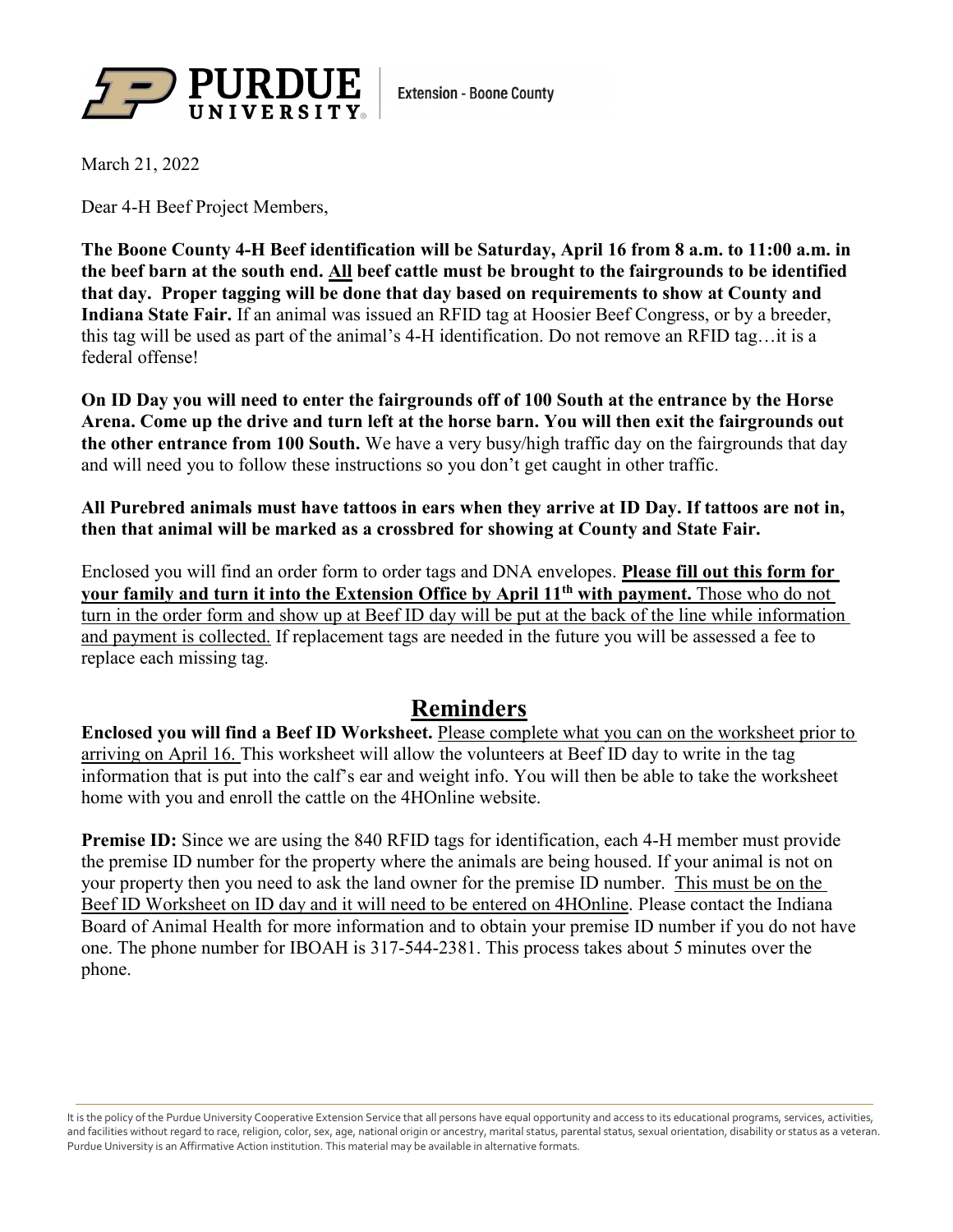**Livestock Location Approval Form:** If your beef animals are not housed on your property you must also bring a completed Livestock Location Approval Form with you to Beef ID day. This paperwork will be kept on file at the Extension Office with your beef enrollment paperwork.

**DNA Requirements for State Fair Animals.** Any beef animal that you think you might want to show at the 2022 Indiana State Fair will need to have a DNA sample on file. All samples must be turned in by May 15<sup>th</sup> to the Extension Office. DNA Envelopes are provided by the Extension Office. You will need to order them on the Tag/DNA Envelope Order Form that is enclosed. You will be able to pick up them up at ID Day. See Pandora that day to get yours. Here is a link to a video on how to properly pull hair from your animal to submit for DNA sampling. [https://www.youtube.com/watch?v=DCT-](https://www.youtube.com/watch?v=DCT-SGv8Z6o)[SGv8Z6o](https://www.youtube.com/watch?v=DCT-SGv8Z6o)

**All 4-H Beef Animals will be enrolled online through 4HOnline.** You will go to <https://v2.4honline.com/#/user/sign-in> and log in to your family account. Directions to help you enroll your animals can be found on the Beef project page [https://extension.purdue.edu/county/boone/4-H-](https://extension.purdue.edu/county/boone/4-H-Youth-Development/boone-county-2022-4-h-projects.html)[Youth-Development/boone-county-2022-4-h-projects.html.](https://extension.purdue.edu/county/boone/4-H-Youth-Development/boone-county-2022-4-h-projects.html) You will have until 11:59pm on May 15<sup>th</sup> to enroll your animals. After this deadline the animals will be ineligible for exhibition at the county fair and state fair.

**The first step to enrolling 4-H Livestock, DON'T WAIT TILL THE LAST MINUTE TO ENROLL ANIMALS.** If you have problems with the online process at the last minute you might be out of luck and I can't help you after the deadline. Work on this as soon as you can. You can go in as many times as you like to add/delete animals prior to May 15<sup>th</sup>. If you see that the animal is enrolled on the screen that means I can see that the animal is on the screen.

**Don't have access to the computer or internet or just not that tech savvy**? That is fine. The Purdue Extension Office is here to help you! You may set up a time with Pandora to come into the office and enter your info online with her assistance.

**Cow/Calf:** Entries will also be done online through 4HOnline by May 15<sup>th</sup>. Where it says "Tag" please put in whatever ID you have for the calf. The Dam information will be entered below that. **By the time the cow and calf enter the fairgrounds for the 4-H Fair both animals must be tagged with an 840 RFID tag.** This is an IBOAH requirement. If you need to purchase 840 RFID tags for your Cow and/or Calf then please use the Tag ordering form to do so.

**YQCA Training Requirements:** In order to exhibit any meat/dairy production animal at the county fair you must by YQCA certified. An email with specific info on this will be coming soon with in person meeting dates. You can also do this training online through YQCA. This training must be completed by July  $1<sup>st</sup>$  in order to exhibit at the county fair.